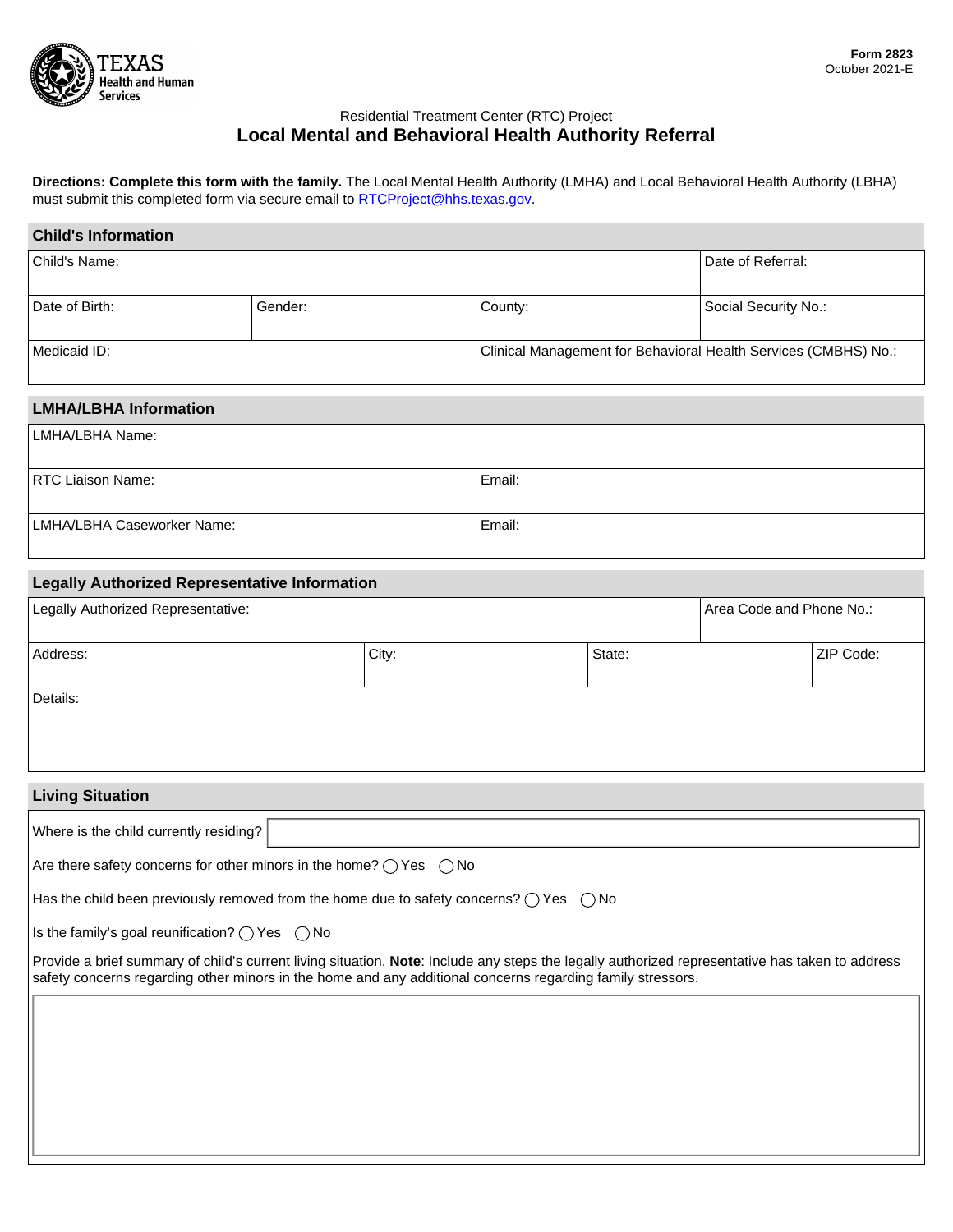## **Department of Family and Protective Services (DFPS) Involvement**

Is there current or prior family history of involvement with DFPS or family court?  $\bigcirc$  Yes  $\bigcirc$  No

Was the child adopted in the state of Texas?  $\bigcirc$  Yes  $\bigcirc$  No

Is the legally authorized representative working with DFPS or Texas Juvenile Justice Department (TJJD) to seek placement in an RTC? (Yes  $\bigcirc$ No

Provide a brief summary of DFPS or TJJD involvement:

## **Developmental and Mental Health History**

| Diagnoses:                                                                                                                                                                                                                                                                                                                 |  |  |  |  |  |
|----------------------------------------------------------------------------------------------------------------------------------------------------------------------------------------------------------------------------------------------------------------------------------------------------------------------------|--|--|--|--|--|
| Child's IQ:                                                                                                                                                                                                                                                                                                                |  |  |  |  |  |
| Is the child participating in intellectual or developmental disability or autism services? $\bigcirc$ Yes $\bigcirc$ No                                                                                                                                                                                                    |  |  |  |  |  |
| Is the child currently receiving mental health services? $\bigcirc$ Yes $\bigcirc$ No                                                                                                                                                                                                                                      |  |  |  |  |  |
| What is the child's current authorized local of care?                                                                                                                                                                                                                                                                      |  |  |  |  |  |
| Does the child have a history of self-harm? $\bigcirc$ Yes $\bigcirc$ No                                                                                                                                                                                                                                                   |  |  |  |  |  |
| Does the child have a history of involvement with the TJJD? $\bigcirc$ Yes $\bigcirc$ No                                                                                                                                                                                                                                   |  |  |  |  |  |
| Has the child experienced a psychiatric hospitalization within the past two years? $\bigcirc$ Yes $\bigcirc$ No                                                                                                                                                                                                            |  |  |  |  |  |
| If yes, how many hospitalizations has the child experienced within the past two years?                                                                                                                                                                                                                                     |  |  |  |  |  |
| Does the child have a history of placement in an RTC? $\bigcirc$ Yes $\bigcirc$ No                                                                                                                                                                                                                                         |  |  |  |  |  |
| Is the child receiving special education or Section 504 services? $\bigcirc$ Yes $\bigcirc$ No                                                                                                                                                                                                                             |  |  |  |  |  |
| Has the child been referred to the local community resource coordination group (CRCG)? $\bigcirc$ Yes $\bigcirc$ No                                                                                                                                                                                                        |  |  |  |  |  |
| Has the child been referred to the Waco Center for Youth? $\bigcap$ Yes $\bigcap$ No                                                                                                                                                                                                                                       |  |  |  |  |  |
| Provide a brief summary of child's mental health history. Note: Include a summary of any out-of-home placements, family and individual<br>participation in LMHA/LBHA services, any substance use concerns or treatment, recommendations from any CRCG staffing, and any reasons<br>for termination or refusal of services. |  |  |  |  |  |
|                                                                                                                                                                                                                                                                                                                            |  |  |  |  |  |
|                                                                                                                                                                                                                                                                                                                            |  |  |  |  |  |
|                                                                                                                                                                                                                                                                                                                            |  |  |  |  |  |
|                                                                                                                                                                                                                                                                                                                            |  |  |  |  |  |